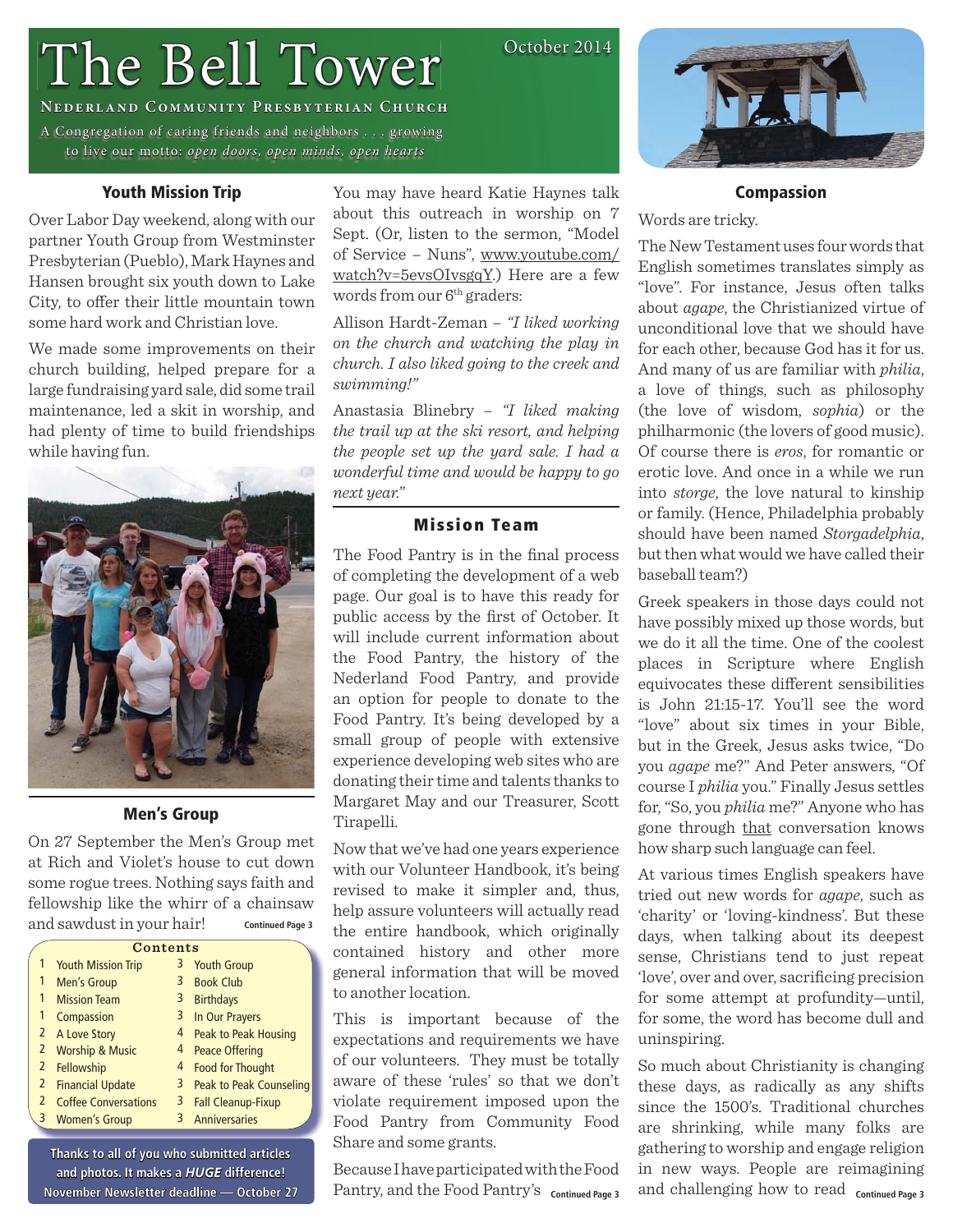**MOVING FROM THE BEACHES OF FLORIDA** in 2012, we arrived in Nederland with four biological sons. Life seemed complete. A small voice kept stirring in our hearts though, one that said, "you've parented for a long time, and you care, maybe you ought to keep going." Our story went like this:

June 2013 saw us doing some heavy research into adoption. Are we qualified? Too old? Can we afford this? How will it affect our boys? Are we nuts? We went to adoption orientations to learn more in Boulder County and the Adoption Exchange in Aurora. In July we spent a couple of Saturdays completing 24 hours of "core training" and by August we had decided to use NightLight Christian Adoptions to be our representatives and conduct our mandatory home study.

By now we had searched through many children on the websites www. adoptuskids.org, www.heartgalleryco. org, and www.adoptex.org. One little girl, rather demure and soft-spoken, had a video telling all who watched that what she wanted was "a mom and a dad." Her caseworkers told us she had been in various homes in foster care for almost five years, they could not "hold" her for us, and until our home study was completed they really couldn't consider us. I'm quite sure I watched Angel's video 100 times, and when we started our

#### **Worship & Music**

Thanks for everyone's response to the Music Survey! The Worship Team reviewed all the information you shared, and made a few decisions you might like to know about.

1) The Choir now will sing about two times a month, on the  $2<sup>nd</sup>$  and  $4<sup>th</sup>$ Sundays. They will practice still each week at 9 am, but we will try to get more guest musicians to play or sing in worship, especially our budding young fiddle stars Allison and Anastasia! If you are willing to lead an anthem or collaborate with other musicians, please talk to Emily or Hansen!

#### **Fellowship**



Thank you to all who have served with Fellowship throughout the summer - your contribution to NCPC's fellowship time is

important to the life of the church and is very much appreciated.

As we move into Fall, new schedules will

home study we paid extra to expedite it. We were maniacs getting fingerprinted, filling out forms, scheduling interviews and preparing our home, but six weeks later it was all complete and we were certified for fostering (in Colorado you must foster a child for six months before you are eligible to ask to adopt.)



**Kate, Bruce, Livingston, Sebastian and Angel**

A month after being certified and constantly bugging her caseworkers ever-so-sweetly (squeaky wheel!) we finally had our "presentation" in October which is a meeting with all her caseworkers, her foster parents, her attorney, us and the file of her life. Angel still didn't know about us, as we had to commit to her before they would introduce us. We were required to "sleep on it" and in the morning we told them what we had known in our hearts all along… YES!

- 2) Folks like a variety of music, but especially appreciate singing upbeat and familiar songs. Now that Hansen knows more of which hymns are familiar (and you can keep telling him which ones you like!), we'll work in more of those.
- 3) People love the Blessing of the Animals service. So, expect one next year, perhaps in conjunction with the Outdoor Worship.
- 4) Christmas-time is perfect for involving young folks in worship. So, Hansen will work with the youth and kids to help plan their involvement in the Advent and Christmas Eve

continue to be posted on the board just outside of the kitchen door. Please see if there is a time that works for you to sign up and serve.

If you have a special event and would like to celebrate or honor that event at Fellowship feel free to let me know in advance and I am happy to save that date for you. For example - the Crains recently celebrated the finalization of Angel's

One chilly day in Rocky Ford, Angel's caseworkers went to her school with a photo album I had made of our family, home, community, church and pets. They called her out of class and to a room where they told her there is a family that wants to adopt her, and presented her with the album. The next day, Nov. 8, 2013, Bruce and I drove to the Pueblo Library with a bag of things to do and a stuffed wolf (we were told she loves wolves) to meet this shy little girl and her caseworkers. An eleven-year-old has some say in her life, and she decided we were worth a try!

Weeks were filled with long hours on the road to Rocky Ford, almost 4 hours. I often drove there in the morning, had lunch in the cafeteria with her, hung out in a coffee shop until after school when I'd pick her up and help her with homework in the public library. We'd eat dinner and she'd be back at her foster home by 6:00, then I'd start the drive back to Nederland. Bruce and I spent weekends in Pueblo and Rocky Ford, spending time with her and having overnights. Thanksgiving she was allowed to be with us for the long break and really got to know the boys, and fi nally on December 19, 2013, she moved in with us! Six months later we petitioned the court for an adoption hearing for our now 12-year-old daughter, and on August 25, 2014, we officially became one family!

Through this process you, our church family, were with us. There were times of anxiety and frustration, and also of joy and peace. There were tears and smiles and always someone from Nederland Community Presbyterian Church to hold us and listen. You shared stories of your personal adoptions and reminded us that we have the same Father caring for us all. There were stories of inspiration and we knew that our prayers were also on your lips. For all of that and more, we can't thank you enough. Thank you for being a part of our lives forever. *— Kate Crain* See page 4: Food for Thought – more on adoption and some of the costs (more than \$) to us as a society for not assuring that all our children have loving homes and guidance. Perhaps an area where we may grow into compassion and understanding as a people? – Ed.

adoption and shared it with the church family at Sunday Fellowship.

Birthdays, anniversaries, births, engagements are all fun to celebrate with the church family!

I look forward to hearing from you!

 Claudia claudiaone@wispertel.net 303-258-3447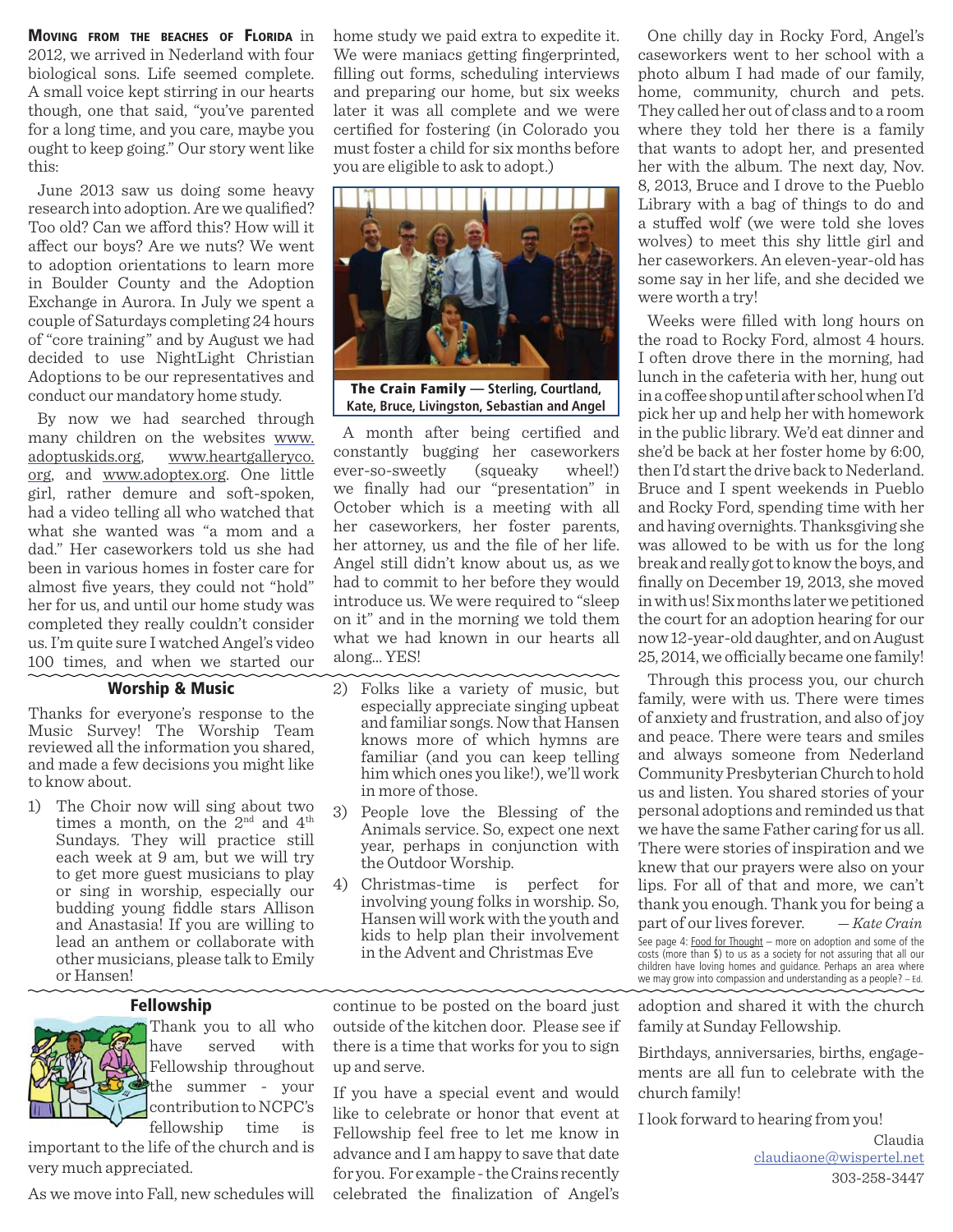### **Financial Update**

At the end of August, 2014, our annual budget for the year projected income from pledged and non-pledged giving to be \$50,917 with projected expenses of \$68,842.

However, with two-thirds of the year behind us at the end of August, the income was \$42,704 (\$8,213 less than budgeted) and the year-to-date expenses were \$66,432 (\$2,410 less than budgeted).

This means the church spent \$23,728 (negative cashflow) from its savings rather than the \$17,925 that was projected. This is \$5,803 more than forecasted in the budget.

Thus, expenses have been less than expected and proportionately, giving has been a good deal less than expected.

# **Coffee and Conversation**

Every Thursday, 9 am, at *The Train Cars* back room, everyone is invited for coffee and conversation about life, faith, church and everything in between.

**Women's Group** meets the first Sunday of each month at 4 pm. All women are welcome, whether you want to share a margarita or just some laughs with new church friends! This month, 5 October at Wild Mountain.

#### **Youth Group**

The 2014-2015 Youth Group calendar of events is now published on our website! Check it out at www.nederlandcpc.org/ youth-group.

Starting in October, on the  $1<sup>st</sup>$  Sunday of each month, High Schoolers meet after church, with lunch; and Middle Schoolers come at 1 pm, with a snack. On each 3rd Thursday at 7 pm, the whole group gathers, with dessert; and on the 5th Sunday after church, we'll all get together with lunch.

Friends are always welcome, and most meetings happen at the church, for about 90 minutes.

For the upcoming 5 October event, however, we will be working at the Food Pantry. Wear something you can get dirty, because we will be harvesting potatoes and planting the winter garden. And middle schoolers, come directly to the Community Center that afternoon.

the Bible and what God means for their lives together. And new types of spiritual practice are enriching faith journeys. Perhaps it is time to lean on another word to express the core Christian virtue of *agape*.

'Caring' has a simplicity to it, though maybe a saccharine quality as well. 'Devotion' carries some weight, but seems a bit pointed to capture all that Jesus meant. 'Empathy' and 'sympathy' have their place, especially when talking about *agape* toward individuals; however, Jesus seems to have a wider sense of what we are called to do for the whole world. 'Mindfulness' is popular these days, at least in Boulder and Berkeley; yet, it takes a little work for some, to connect the concept of one's own mind to what love demands outside of one's self.

How about 'compassion'? In my own theology, compassion has tended to be a category or type of love, alongside service and justice. There is a *way* we treat people, a *response* to situations of need,



and a *commitment* to change systems that hurt people. But what if ' c o m p a s s i o n ' could envelop all three? Can it be an attitude, an action, an allegiance to

progress, and insofar as those, also a central virtue to Christian faith? I could be convinced. How does it sound to you?

In next month's newsletter, we will learn more about compassion, as part of Karen Armstrong's movement, *Charter for Compassion*. — Hansen

#### **Mission Team Continued from Page 1**

significant help in providing food when the Community Center was utilized as a shelter, I was asked to become an initial member of the Nederland Emergency Preparedness Action Committee. This was established by a resolution of the Nederland Board of Trustees at their meeting on Sept 2. I've agreed to participate in this volunteer opportunity to help assure that the greater Nederland community is prepared for whatever disasters arise in the future.

— Dennis Whalen, *Mission Elder*

#### **Compassion Continued from Page 1 Book Club**

The next read for the Book Club is *The Bridge at Andau*, by James Michener. This is the story of an otherwise insignificant bridge, which became a centerpiece in the Hungarian Revolution.

While this is a non-fiction. non-theological book, be sure that the conversation will find its way to topics religious and existential! Join the group on Tuesday nights at



6:30, starting on 7 Oct. We have great conversation and usually a nice afterdinner snack.

| <b>October Birthdays!</b> |                    |    |                   |  |  |
|---------------------------|--------------------|----|-------------------|--|--|
| 14                        | <b>Bob Rhoads</b>  | 19 | Jeremy Thomlinson |  |  |
| 15                        | <b>Kevin Kozel</b> |    | 20 Gwen Burak     |  |  |
| 15                        | Alexandra Mills    |    | 22 Dan Burak      |  |  |
|                           | 18 Jack Filer      |    | 27 John Stinton   |  |  |

**Missing** *your* **birthday? Tell Gary.**



Violet Aandres and Rich Deubel; Judy Anderson; Dave Felkley; Atashnaa Medicine Shield; Karen Moss; Rhonda Skeie

and her brother Steve Holland; Gail and David Skinner; Megan Stadele and her parents; Joye Stanich; Jerry and Margaret Ward; Pam White; love and consideration within the church and denomination; for those who are unable to worship with us regularly; for those serving in the military; Isaiah and other foster children waiting for a family.

**Men's Group (continued)** usually meets the third Sunday at 4 pm, but this month we need to reschedule to 26 October, at Very Nice Brewing. All men are welcome, whether you want to share a beer or help plan our next outreach project.